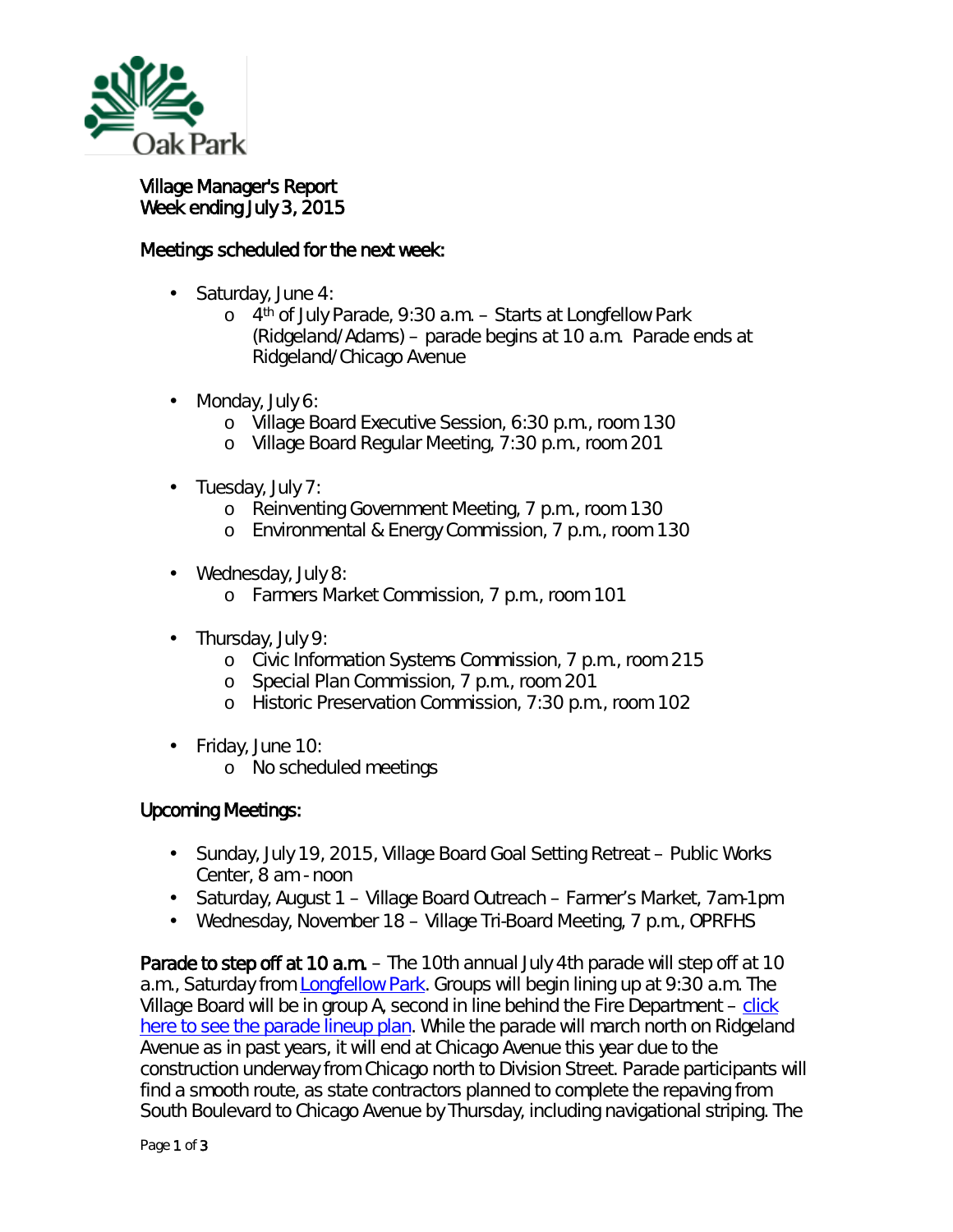parade will again feature the award-winning [Freedom Marching Band.](http://r20.rs6.net/tn.jsp?e=001cwpa7ZGQOVNywv3Z_TQkwlmvCqsBfPnKKo3-daR74hVc7AP9TAWlrox2A9WJgamQ1Jtrj6NHe0pfxdjm9meDbkzES0LhY0MbAonP07pqVvILR9zO309AG5B4h7TwZJuiPA3J03NzrHex_4ay1jocgj6LZO8Xgt9E) The annual fireworks display is scheduled to begin at dusk as usual in the football stadium of **[Oak Park and River Forest High School.](http://r20.rs6.net/tn.jsp?e=001cwpa7ZGQOVNywv3Z_TQkwlmvCqsBfPnKKo3-daR74hVc7AP9TAWlrox2A9WJgamQ1Jtrj6NHe0rkdEeY2GFlc1GgqWQbKxyl3x1cvTUFb_7TbbgB9VgFVk7mPTQNMld3AR_Dsx3X8YNWLKu3_rGEDFcvEILffFh_6XiCdo_g0Fg=)** 

Parking restrictions eased – [Overnight on-street parking restrictions](http://r20.rs6.net/tn.jsp?e=001cwpa7ZGQOVNywv3Z_TQkwlmvCqsBfPnKKo3-daR74hVc7AP9TAWlrox2A9WJgamQ1Jtrj6NHe0qcHRJqGQEOIm2Yhb5h5bNBZlrcEdZm_hKqyhpqENztBjX7ZDoUd8YRNn_iYCsEhjQzNNET30lAT4wzATnuDLwvI_JsdOnR_MDrkthQo6fhkOlI7C47b9Jc) will be lifted at 2:30 a.m., Fri., July 3, and resume at 2:30 a.m., Mon., July 6. However, restrictions will remain in effect in overnight permit areas. All other parking regulations also remain in effect, including all daytime posted restrictions and regulations related to traffic and public safety.

Village Hall closed Friday – [Village Hall](http://r20.rs6.net/tn.jsp?e=001cwpa7ZGQOVNywv3Z_TQkwlmvCqsBfPnKKo3-daR74hVc7AP9TAWlrox2A9WJgamQ1Jtrj6NHe0qcHRJqGQEOIm2Yhb5h5bNB5Gos07JstbdKd-5HW2uyOR-cD13AQ_9IQbF3Lyl5Q8QZo6voSOWYOPzj2gZy6_KoHHUvcZlHF9M=) will be closed on Fri., July 3, in observance of Independence Day. As always, we are reminding residents that should an incident that doesn't quite rise to the level of a 9-1-1 emergency occur when Village Hall is closed to call the Police non-emergency number 708.386.3800 for assistance.

Coal City storm response update – Three more Public Works employees were dispatched to Coal City this week to help with recovery from last week's tornado. Ron Schwab, Glenn Kamykowski and Tim Walsh took the department's grappling and dump trucks to assist with debris removal. Their mobilization was part of the Village's membership in the [Illinois Public Works Mutual Aid Network](https://www.ipwman.org/) (IPWMAN), which calls for member public works agencies to assist each other when events surpass a single entity's disaster response resources.

Youth skills workshop returns - The Community Relations Department has begun recruiting for its annual youth skills workshops. The program helps residents ages 14 to 17 learn skills and techniques that can help them find and keep a job. This year's workshops are scheduled for 2 to 6 p.m., Aug. 3 – 7 at the Oak Park Public Library and Village Hall. The number of participants is limited and registration closes on Aug. [1.](http://events.constantcontact.com/register/event?llr=chbuz8jab&oeidk=a07eb5in1ns92df3f55)

Art on the Home Avenue bridge – The Public Works Department helped students participating in an [Oak Park Education Foundation](http://www.opef.org/) summer camp share their experience with the community by displaying their art and writing on the Home Avenue pedestrian bridge. The display will remain through July 17. The Department also hosted one of the organization's summer camps that culminated in a new mural on the Harvey Avenue viaduct. Called [BASE Camp](http://www.opef.org/basecamp/) – or Build A Summer Experience – the annual program offers a wide range of learning activities for District 97 students, including science, art, robotics and architecture.

Reservoir project update – Sealing the exterior roof of the Central Reservoir under Stevenson Park had to be postponed again due to the weather. The contractor plans to perform the sealing overnight on July 6 and July 7, hoping to take advantage of cooler temperatures since heat can compromise the material's effectiveness. Repairs to the interior roof are continuing.

Page 2 of 3 Ridgeland Avenue sewer project update – Sewer work on Ridgeland Avenue will move to north of Augusta Avenue next week, with the goal of completing the project the first week of August. State contractors are scheduled to repave Ridgeland from Chicago Avenue to Division Street after the sewer project is completed. Repaving of Ridgeland from South Boulevard to Chicago Avenue was expected to be completed this week to ensure no interference with the annual July 4th parade.